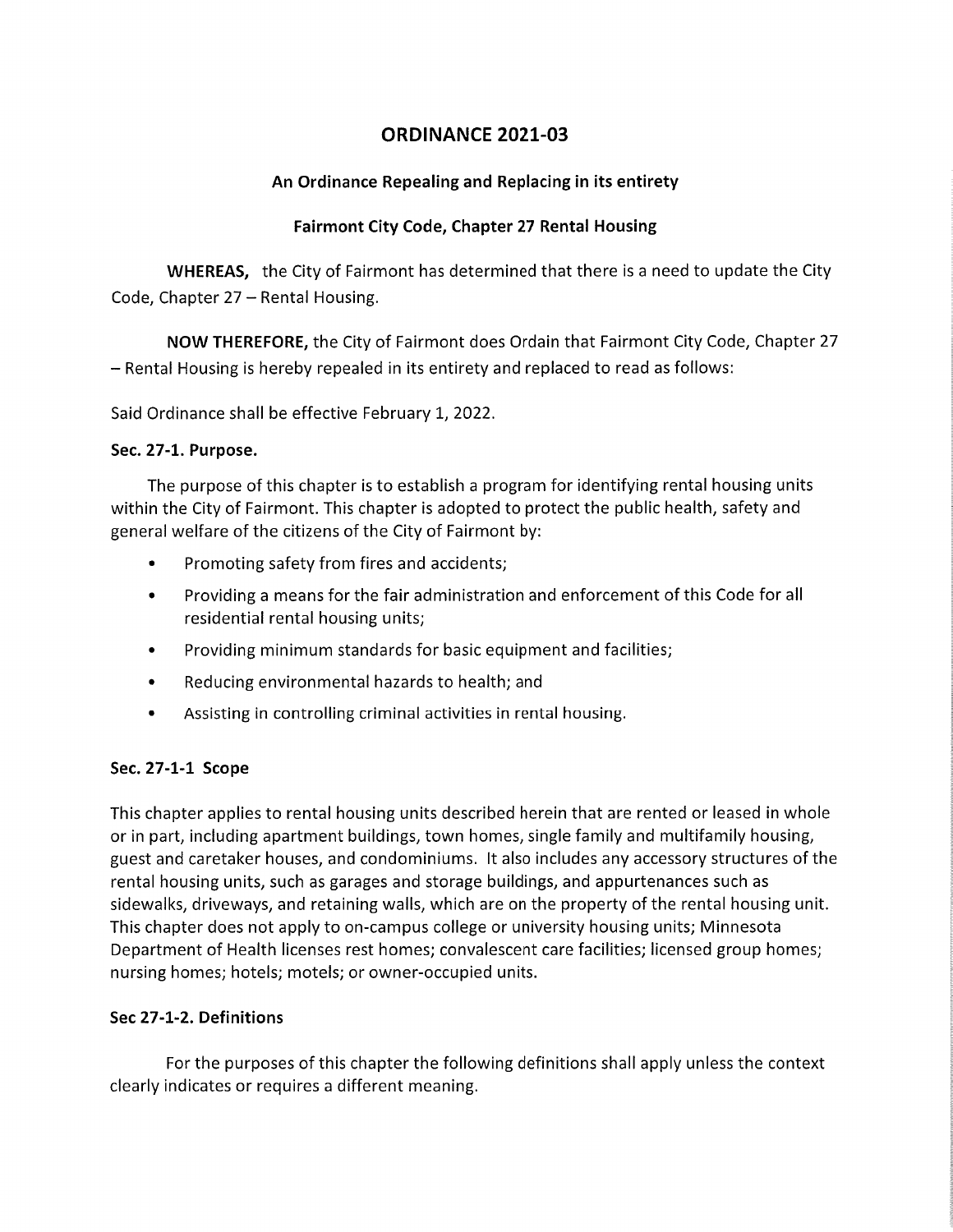- (a) Rental Housing Unit. Any building, structure, or portion thereof, which is designed, built remodeled, rented, leased, let or hired out to be occupied, or which is occupied as a home or residence of a person or persons other than the owner or purchaser of record.
- (b) Rent, lease, let, or sublet means the leasing of a rental housing unit to a non-owner for a fixed or non-fixed period of time and shall include installment sales, purchases, and other similar arrangements whereby nonpayment of a periodic payment means the occupants may be evicted without the necessity of either a statutory mortgage foreclosure procedure, a statutory termination of contract for deed procedure, or a statutory repossession procedure.
- (c) Local Property Manager. A person residing within 50 miles of the city of Fairmont who is authorized by the property owner to make decisions for the owner about the rental, occupancy, and maintenance of the rental housing unit, or a licensed, or bonded, and/or insured company engaged primarily in providing such services for hire.

#### Sec. 27-2. Maintenance of records.

All records, files and documents pertaining to rental housing unit registration, complaints and complaint inspection information, shall be maintained in the office of the City Clerk and made available to the public as allowed, permitted or required by state law or city code.

#### Sec. 27-3. Health and safety.

- (a) The owner shall be responsible for maintaining the rental property in compliance with the requirements of the Minnesota codes regulating residential structures, as they are currently written and as might be amended in the future, including, but not limited to: the State Building Code Minn. Stat. §§ 326B101-194; the State Fire Code Minn. Stat. Chapter 299F; and Minnesota Administrative Rules Chapter 1300.
- (b) Garbage. The owner of each rental housing unit shall provide garbage collection containers, dumpsters or other garbage management options adequate to accommodate all garbage and recyclables generated by each rental housing unit. Owners and tenants of single-family or multi-family units, shall comply with Fairmont City Code section 22-18.
- (c) Lawn care. The owner shall be responsible for lawn care and for the removal of ice and snow according to Fairmont City Code section 17-2 and section 23-3, respectively.
- (d) Mold, rodents and insect infestations shall be promptly eliminated by the owner and the rental housing unit shall then be kept mold and infestation free by the tenant.

#### Sec. 27-4. Registration and licensing of rental housing units.

(a) No person shall, and it shall be unlawful, for any person to conduct or operate or cause to be operated either as owner, lessee, agent or in any other capacity within the city any Rental Housing Unit, as defined is sec 27-1-2 above, without having first obtained a license to do so as hereafter provided. It shall be unlawful for an owner, designated agent, or operator, after notice has been sent by first class mail, to continue operation of a rental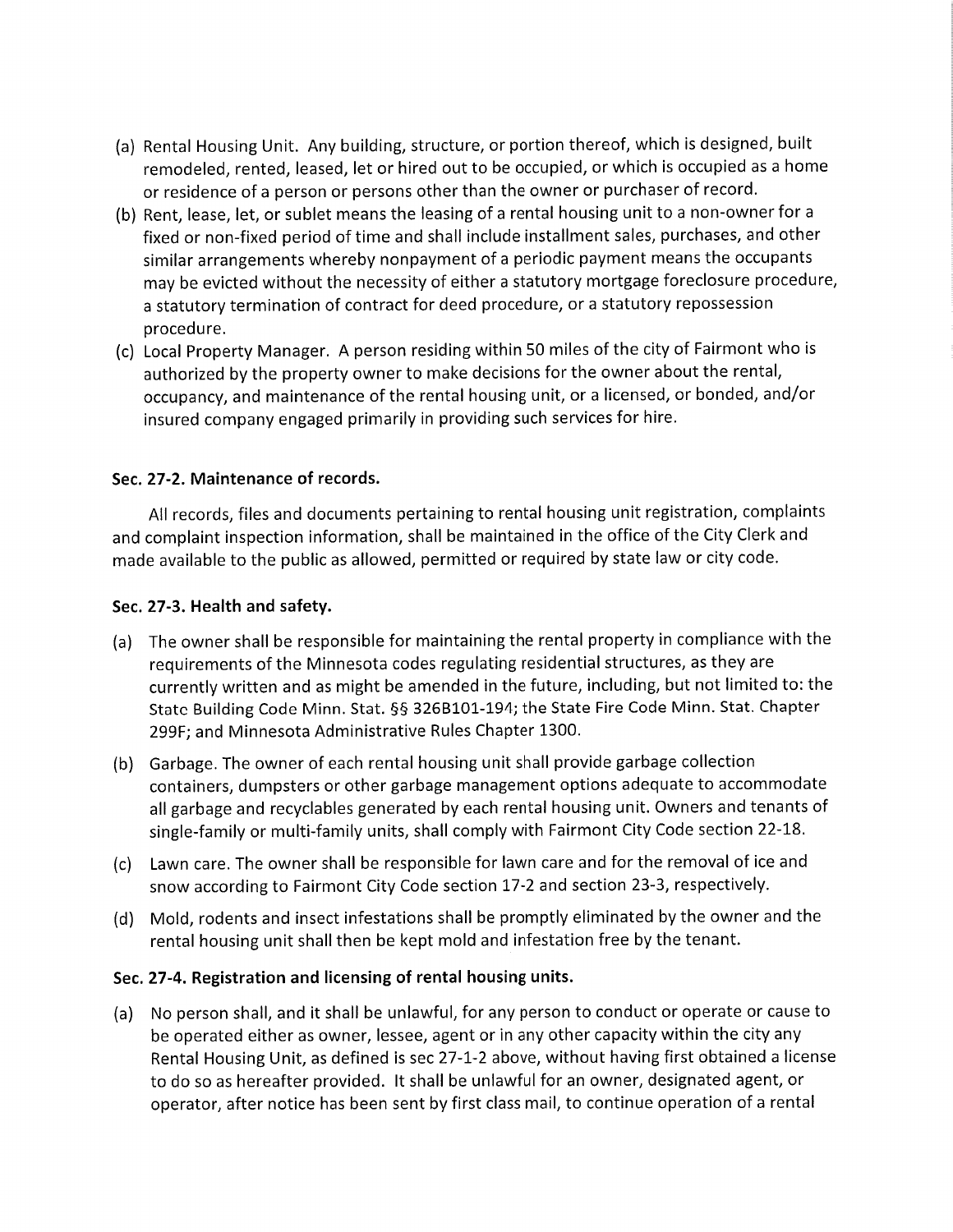housing unit without submitting an application for a license under this chapter, along with the necessary fee. The following properties shall be excepted from this requirement:

- 1. An unoccupied Rental Housing Unit that that has been issued a vacant building registration pursuant to Chapter 28 of this code.
- 2. A property being sold on a contract for deed, provided the contract has been recorded in conformance with Minnesota law.

All Rental Housing Units shall be current on any real estate taxes, assessments, fines, penalties, or other financial claims due to the city at the time of application for a rental license.

- (b) Inspection of a rental housing unit shall be completed prior to issuance of an initial rental housing license, prior to rental housing license renewal and upon the filing of a complaint with the city of rental housing conditions that are subject to the standards herein.
- (c) The legal owner of each rental housing unit shall make application to the City for a license on a form to be supplied by the city and containing information necessary to administer and enforce the provisions of and to ensure compliance with the provisions of this chapter, and the minimum standards of uniform housing code.
- (d) Application for a rental license must be made prior to any initial occupancy, and thirty (30) days prior to any license renewal. Licenses are valid for 36 months from the date of issuance.
- (e) Each application for rental license must be on a form provided by the city and must contain:
	- (1) Legal owner name, address, telephone number and email address.
	- (2) Local property manager name, address, telephone number and email address. Said local property manager shall reside within 50 miles of Fairmont.
	- (3) The street address of the rental property.
	- (4) The number of rental housing units contained within the rental property.
	- (5) Verification that the property taxes are current on the rental property.
	- (6) Proof of fire and liability insurance on the rental property.
	- (7) Accompanied by the payment of the rental registration fee and inspection fee.
- (f) Transfer of ownership. In the event of the transfer of ownership of a rental housing unit by sale or otherwise:
	- (1) The owner(s), within ten (10) days after the transfer, shall provide to the city the name, address and telephone number of each transferee.
	- (2) The transferee shall register the unit with the city under the transferee's name and pay all applicable fees within thirty (30) days after the date of transfer; and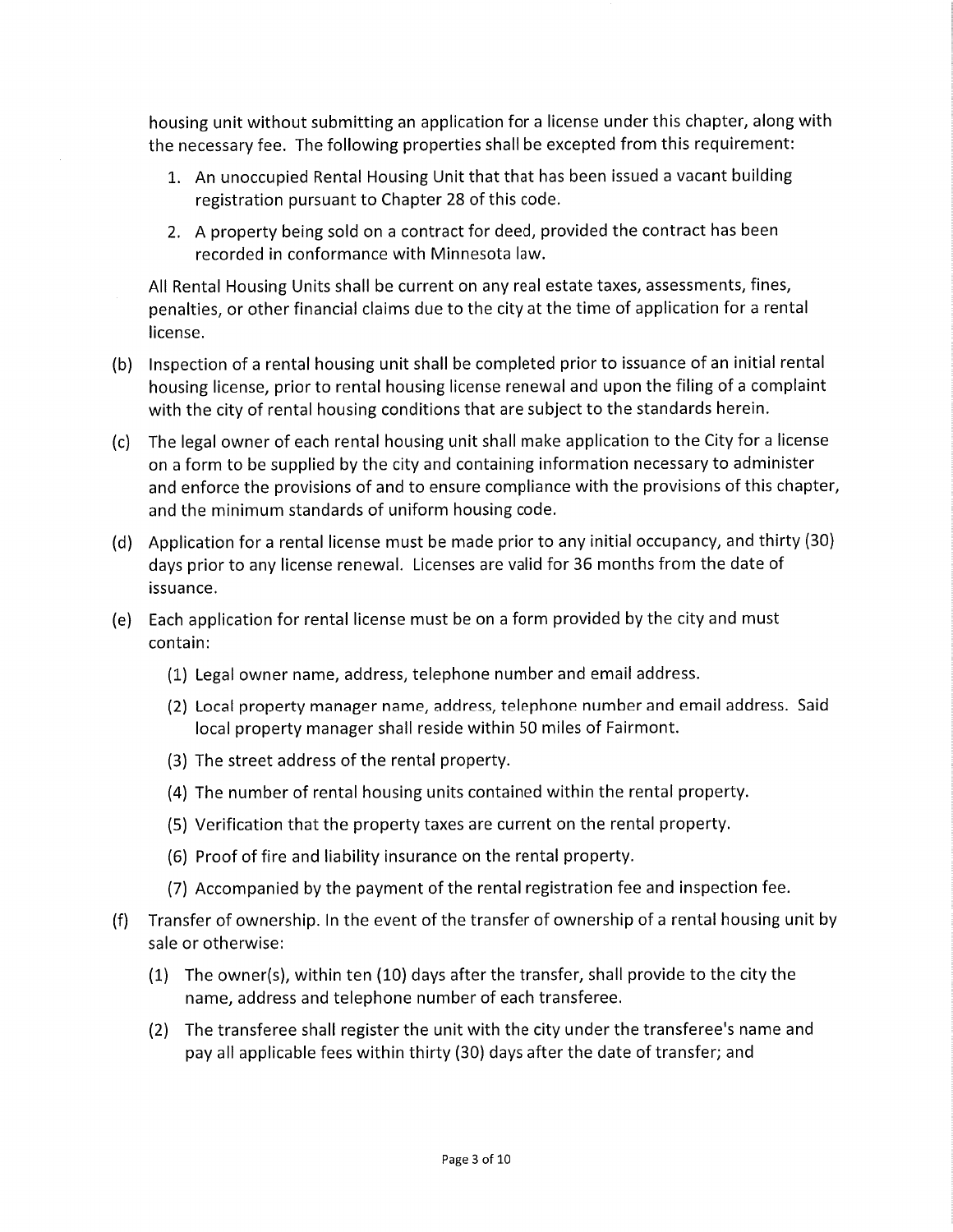(3) If the rental license for the unit is valid and current and if the transferee so registers the unit and pays the fees, the rental license shall be transferred to the transferee.

## Sec. 27-5. Rental housing unit inspection.

- (a) The city has the authority to inspect any Rental Housing Unit upon receipt of a rental housing license application or upon receiving a complaint of code violations. The owner or tenant shall provide access to the Rental Housing Unit upon request of the City. Refusal to reasonably grant access shall be grounds for rejection or suspension of a rental registration.
- (b) A rental housing unit inspection will be scheduled with the owner, or local property manager, upon receipt of the rental housing license application by the city. If the owner or local property manager fail to respond and coordinate a date, an inspector may enter the building to inspect on 48 hours' written notice to the property owner. The cost of the inspection will be paid with the rental housing application.
- (c) The inspection may be completed by Fairmont City staff designated to complete inspections or a contractor hired by the city to complete rental inspections
- (d) The applicant for license shall assist the city in making the inspection of the premises. This includes notifying the occupants of the building of the time when the inspection will be conducted and requesting their cooperation in the inspection. The owner may be present for the inspection.
- (e) Properties inspected by another state or federal agency are exempt from three-year inspections.
- (f) Upon inspection, a property found to meet the City's Rental Property Safety Inspection Checklist, and is otherwise in compliance with this code, shall be issued a license. If the inspector finds deficiencies, they shall list the deficiencies, note necessary corrections, and give these findings to the building owner or local property manager and no license shall be issued until the deficiencies are corrected. Upon reinspection of the licensed premises, if the inspector finds violations of the applicable codes, the owner, or local property manager, shall be notified of the violations and ordered to correct them within a reasonable time. Failure to correct the violations as ordered may be grounds for revocation of the license.

## Sec. 27-6. Rental housing unit complaint procedure.

- (a) The City will inspect rental housing units and common areas upon receipt of a written complaint filed with the city regarding a violation of state law or local ordinance.
- (b) The identities of any person filing a complaint about violations of state law or local ordinance concerning the use of real property, and any information that would identify such person, is classified as confidential information under Minnesota Statute 13.44. No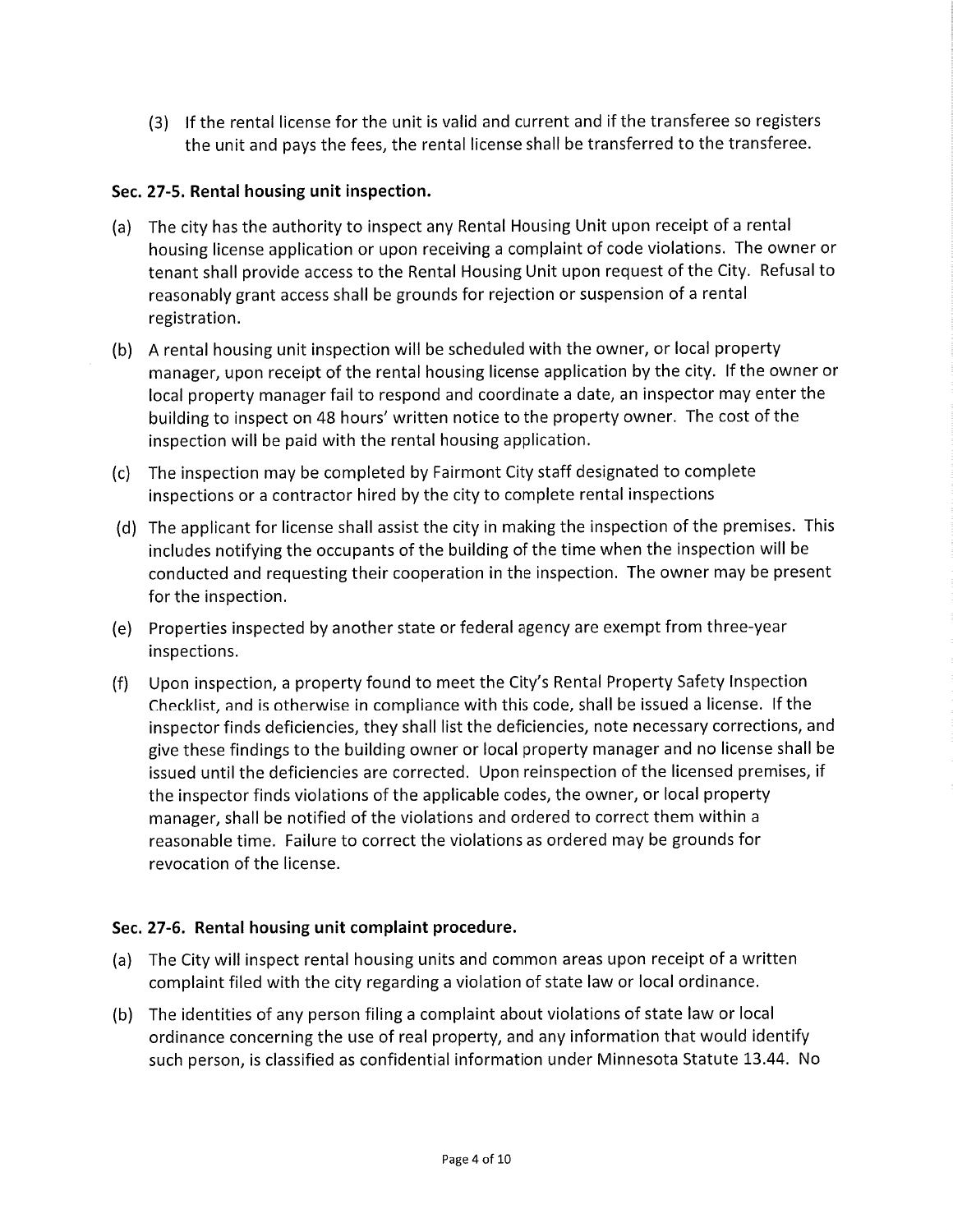employee or agent of the City shall release or reveal such information except by court order.

- (c) Forms. The city shall provide forms upon which complaints may be made regarding the condition or license and registration status of any rental property.
- (d) Upon receipt of a written complaint, the City shall notify the owner/representative of the existence of the complaint and allow the owner/representative 48 hours to address the issue, save and except that if a written complaint alleges an immediate safety or health concern, the city may immediately inspect the property and will use its best efforts to notify the owner/representative. Upon receiving information that the issue has not been corrected or a plan presented to correct the issue, the City shall inspect the property to verify the existence of conditions in violation of this code or any other applicable statute, ordinance, code or regulation. The owner/representative shall be provided notice of the date and time of the inspection and may be present during the inspection.
- (e) The owner/representative shall be assessed appropriate inspection fees if the complaint is found to be substantiated by this inspection.
- (f) When a city employee or agent makes an inspection as a result of a written complaint and no violations are found the city shall issue a notice of compliance to the tenant and the owner/representative. If the complaint is substantiated by the inspection, written notice of the observed violation(s) shall be given to the owner/representative and tenant. The city will work with the owner/representative to develop a timeline for the required repairs. A re-inspection will be conducted at the expiration of the time period set for repairs. If the repairs have been completed in a satisfactory manner, a notice of compliance will be issued to the owner/representative and the tenant. In the event the repairs have not been completed in a satisfactory manner further action will be taken as permitted by this Code or state law.
- (g) License and registration complaints. Upon receipt of a complaint and verification that a residential rental housing unit is not licensed or registered, the city shall inform the owner in writing that the owner has sixty (60) days to either:
	- (1) Comply with the terms of this chapter by registering the unit and by paying all applicable fees; or
	- (2) Cease rental operations.

## Sec. 27-7. Posting rental license.

The owner shall arrange for a copy of the rental license to be posted continuously on an inside sidewall of the kitchen sink cabinet.

## Sec. 27-8. Revoking, suspending, denying or not renewing a license.

(a) The city may revoke, suspend, deny or decline to renew any license issued under this section. In buildings containing more than one (1) rental housing unit, the revocation, suspension, denial or non-renewal may apply to one (1) or more rental housing units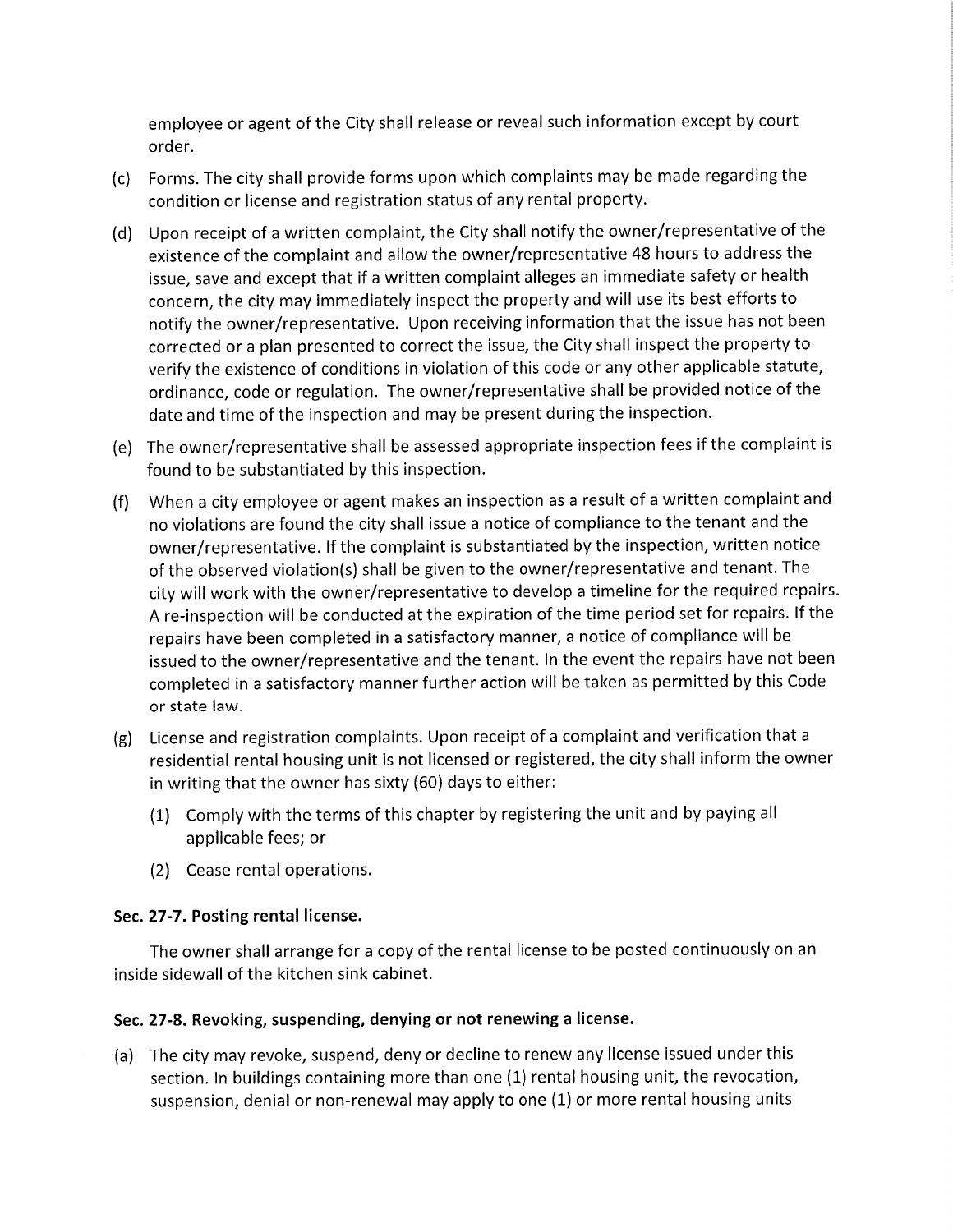based on specific violations. The basis for such revocation, suspension, denial or nonrenewal includes, but is not limited to, any of the following circumstances:

- (1) The license was procured by misrepresentation of the facts with regard to the rental dwelling unit.
- (2) The applicant or one (1) acting on his/her behalf made oral or written misstatements pertaining to the application.
- (3) The actions of the owner or owner's representative involving a rental unit have created a danger to the public health, safety or welfare.
- (4) The rental dwelling unit contains conditions that endanger the safety, health or welfare of any member of the public.
- (5) Failure to pay any required application, penalty or reinstatement fee.
- (6) Failure to correct violations of section 27-05(f) or 27-06(f) in the time period specified in the notice of violation and correction.
- (7) Following the third instance of disorderly conduct specified in section 27-11.
- (8) Any violation of this chapter.
- (b) Notification. The city shall notify the owner or owner's representative in writing of the basis for the revocation, suspension, denial or non-renewal of the rental license and the date upon which the action takes effect.
- (c) The city shall notify the owner of their right to have the decision to revoke, suspend, deny or not renew the rental license reviewed by the board of zoning appeals. The owner may request a review of the licensing decision upon a form provided by the city. That request shall be filed with the city within fifteen (15) days after receiving the licensing decision. The review hearing will be set for the next regularly scheduled board of zoning appeals meeting, unless that meeting is scheduled to occur in less than fifteen (15) days from the owner's request for review is received. In that event, the review hearing will be set on the following regularly scheduled board of zoning appeals meeting.
- (d) The owner or owner's representative and the city shall be given an opportunity to be heard. The owner may be represented by counsel. Both sides may be permitted to examine the other side's witnesses and evidence. The board of zoning appeals shall hear all relevant evidence and arguments and shall review all testimony, documents, and other evidence submitted. The community development department shall record the review and keep a record of documentary evidence submitted.
- (e) Decision. The board of zoning appeals shall make findings based on the evidence and shall make a decision on the recommendation to revoke, suspend, deny, or not renew a license based on the findings. The board of zoning appeals shall issue a written decision regarding the recommendation of the city within thirty (30) days following the date of the review and shall notify the owner or owner's representative of the decision by first class mail and by the owner's preferred method of communication. The decision shall specify the rental housing unit or units to which it applies, the duration of the revocation, suspension, denial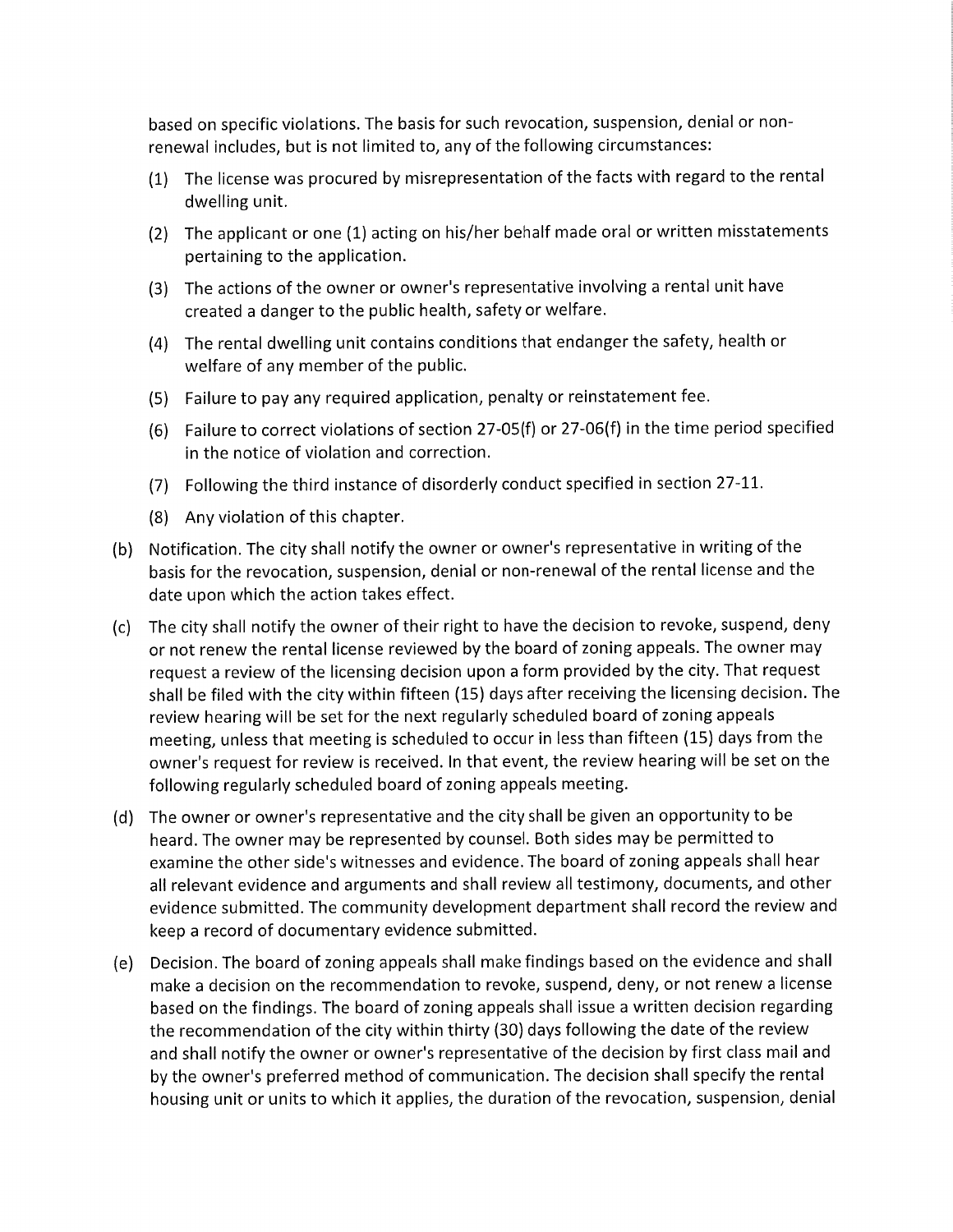or non-renewal, and the conditions that must be met before the license may be reissued or reinstated. No rental housing units that have had their rental license revoked, suspended, denied, or non-renewed may be occupied. Revocation, suspension, denial, or non-renewal of a license shall not excuse the owner from compliance with all terms of this chapter for as long as any rental housing units in the building are occupied.

- (f) License process after revocation, suspension, denial. After the board of zoning appeals revokes, suspends, denies or declines to renew a license, no license will be issued for the affected rental housing unit(s) until city determines that the applicant/licensee has remedied the conditions identified as the basis for the action. An application to obtain a license for a rental housing unit after the board of zoning appeals has revoked, suspended, denied or declined to renew a license for the same rental housing unit(s) must be accompanied by all fees required by this section.
- (g) The owner has a right to appeal the board of zoning appeal's decision as outlined in section 2-25 of Fairmont City Code.

#### Sec. 27-9. Effect of revocation, suspension, denial, or non-renewal.

If a license is revoked, suspended, denied or not renewed, it shall be unlawful for the owner or owner's representative to permit the occupancy of the rental housing unit(s), until such time as a valid rental license is obtained. Issuance of a new license after revocation, suspension, denial or non-renewal shall be made in the manner provided for in section 27-4.

#### Sec. 27-10. Posted to prevent occupancy.

Whenever any rental housing unit has been denied an initial license, had its license revoked, suspended, denied or not renewed it shall be posted by the city to prevent further occupancy. It shall be unlawful for any person, other than a representative of the city to remove or alter any posting. The city will post the date the rental housing unit shall be vacated and no person shall reside in, occupy or cause to be occupied that rental housing unit until city permits it.

#### Sec. 27-11. Disorderly Conduct Prohibited.

- (a) The license holder shall take such actions as are reasonably necessary to assist in the prevention of instances of disorderly conduct by tenants, members of tenant's household and guests. For the purposes of this section, rental housing unit shall include common areas in the building where the rental housing unit is located.
- (b) Disorderly Conduct. For the purposes of this section, disorderly conduct may include, but is not limited to, the following:
	- (1) Illegal activity involving controlled substances as defined in MN Stat. § 152.01, et seq., in the rental housing unit.
	- (2) Acts of violence or threats of violence including but not limited to discharge of firearms, prostitution, intimidation, assault, or any other act that otherwise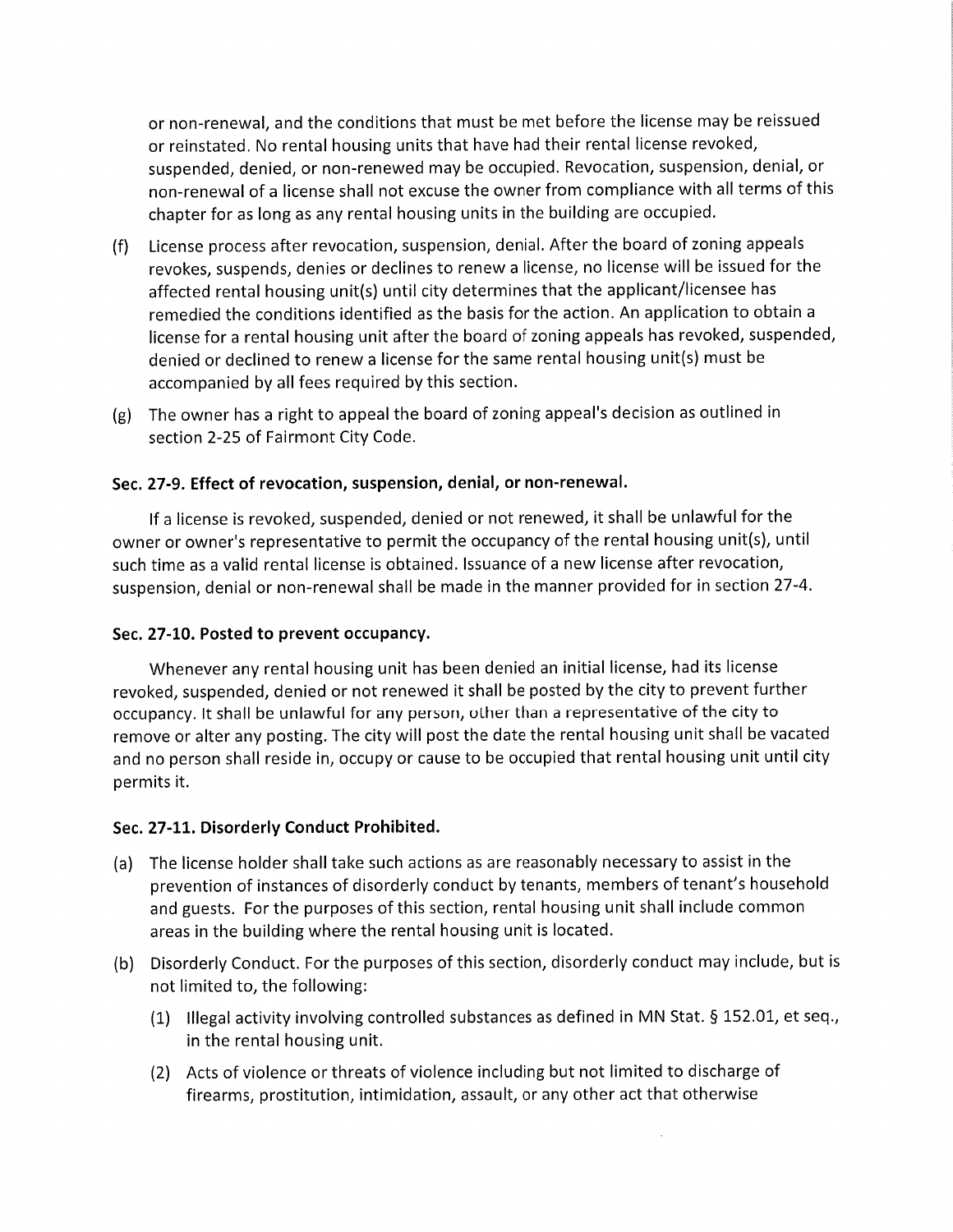jeopardizes the health, safety or welfare of the licensee, his agents, tenants or any other person.

- (3) Violation of Minnesota Statute, Section 609.72, prohibiting disorderly conduct, when the violation disturbs the peace and quiet of the occupants of at least one unit on the licensed premises or other premises, other than the unit occupied by the person(s) committing the violation.
- (4) Violation of Minnesota Statutes 609.74 and 609.745 Public Nuisances.
- (5) Violation of Minnesota Statutes 609.66, Subd. la, 609.67 or 624.713 Unlawful use or possession of a firearm or weapon.
- (6) Violation of Minnesota Statute 609.50 Obstructing Legal Process.
- (7) Violation of Fairmont Code Article 4, Animals, Article 15.2, Noise, Article 17, Nuisances, and Article 22, Solid Waste.
- (8) Violation of Minnesota Statutes 609.321-609.324, prohibiting prostitution and acts relating thereto.
- (9) Violation of Minnesota Statutes 340A.401, prohibiting the unlawful sale of alcoholic beverages.
- (10) Violation of Minnesota Statutes 340A.503, prohibiting the underage use of alcoholic beverages.
- (c) First instance. Upon determination by the city.that a rental housing unit was the location of disorderly conduct, the city shall notify by first class mail the licensee and direct the licensee to take steps to prevent further violations.
- (d) Second instance. If a second instance of disorderly conduct occurs at a rental housing unit within twelve (12) months of the time a notice was sent for previous disorderly conduct at the same unit, the city may notify the licensee by first class mail of the violation and direct the licensee to submit, within ten (10) days of the date of the notice, a written report of all actions taken by the licensee since the first violation notice and actions the licensee intends to take to assist in the prevention of disorderly conduct. The licensee shall notify the tenant or tenants within ten days of the notice of disorderly conduct violation.
- (e) Third instance. If a third instance of disorderly conduct occurs at a rental housing unit within twelve (12) months after the first of two (2) previous notices of disorderly conduct at the same unit, the rental housing unit license may be revoked, suspended or not renewed by the city. The owner/representative has the right to appeal the decision as outlined in section 2-25 of the Fairmont City Code.
- (f) For purposes of this section, second and third instances of disorderly conduct shall be those which:
	- (1) Occur at the same rental housing unit; or
	- (2) Involve tenants at the same rental housing unit; or
	- (3) Involve guests or invitees at the same rental housing unit; or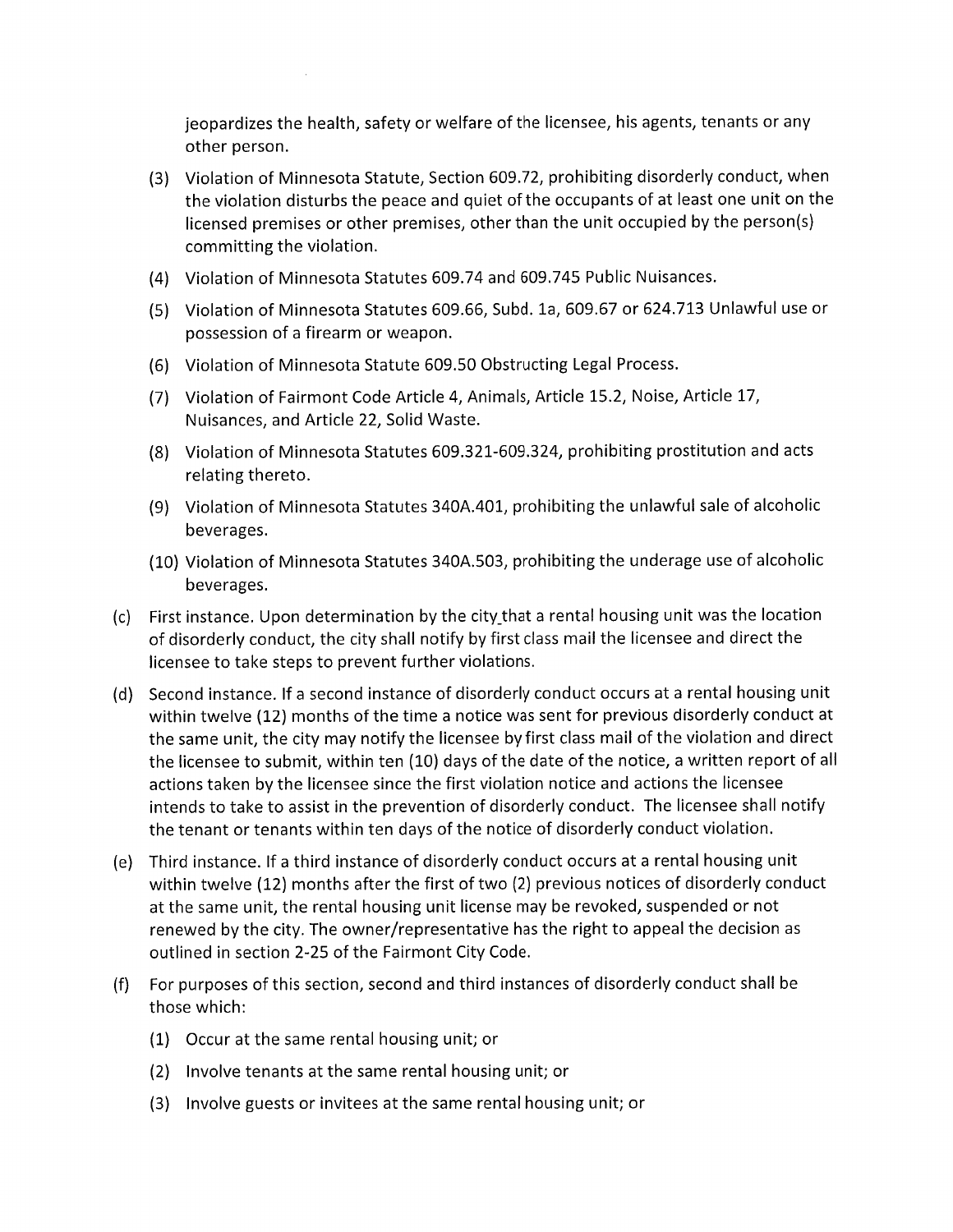- (4) Involve guests or invitees of the same tenant; or
- (5) Involve the same tenant.
- (g) No adverse action shall be taken against the rental license when the instance of disorderly conduct occurred during a pending eviction proceedings (unlawful detainer) or within thirty (30) days of notice given by the licensee to a tenant to vacate the rental housing unit. However, adverse license action may proceed when the licensee fails to diligently pursue the eviction process. Further, an action to deny, revoke, suspend, or not renew a license based upon violations of this section may be postponed or discontinued at any time if the licensee has taken appropriate measures which will prevent further instances of disorderly conduct which may include a failed eviction process, or if the licensee has proceeded in good faith to secure termination of the tenancy but was unsuccessful for reasons beyond the licensee's reasonable control.
- (g) In lieu of revoking, suspending or not renewing the rental license, the city may require an action plan to be completed and complied with by the licensee, manager or local agent within a designated time frame which outlines the steps necessary to be taken and complied with in order to correct identified violations and the measures to be taken to ensure ongoing compliance with the city code and other applicable laws.
- (h) Determining disorderly conduct. A determination that the rental housing unit has been the location of disorderly conduct shall be made by a preponderance of the evidence to support such a determination. It shall not be necessary that criminal charges be brought in order to support a determination of disorderly conduct, nor shall the fact of dismissal or acquittal of such a criminal charge operate as a bar to adverse license action under this section.
- (i) Enforcement. Enforcement actions provided in this section shall not be exclusive, and the city may take any action with respect to a licensee, a tenant, or the licensed rental housing unit(s) as is authorized by this chapter or state law.

#### Sec. 27-12. Fees and penalties.

- (a) A person who violates the provisions of this article may be charged with a misdemeanor.
- (b) The city may post the rental housing unit by appropriate signs or notices prohibiting occupancy and may act to cause the rental housing unit to be vacated or remain vacant until the Code violations are corrected.
- (c) All fees and penalties due and payable by the owner and not paid within thirty (30) days of the due date shall be considered delinquent and may be certified to the county auditortreasurer for collection with real estate taxes.
- (d) All fees to be charged under this chapter will be set by resolution approved by the city council.